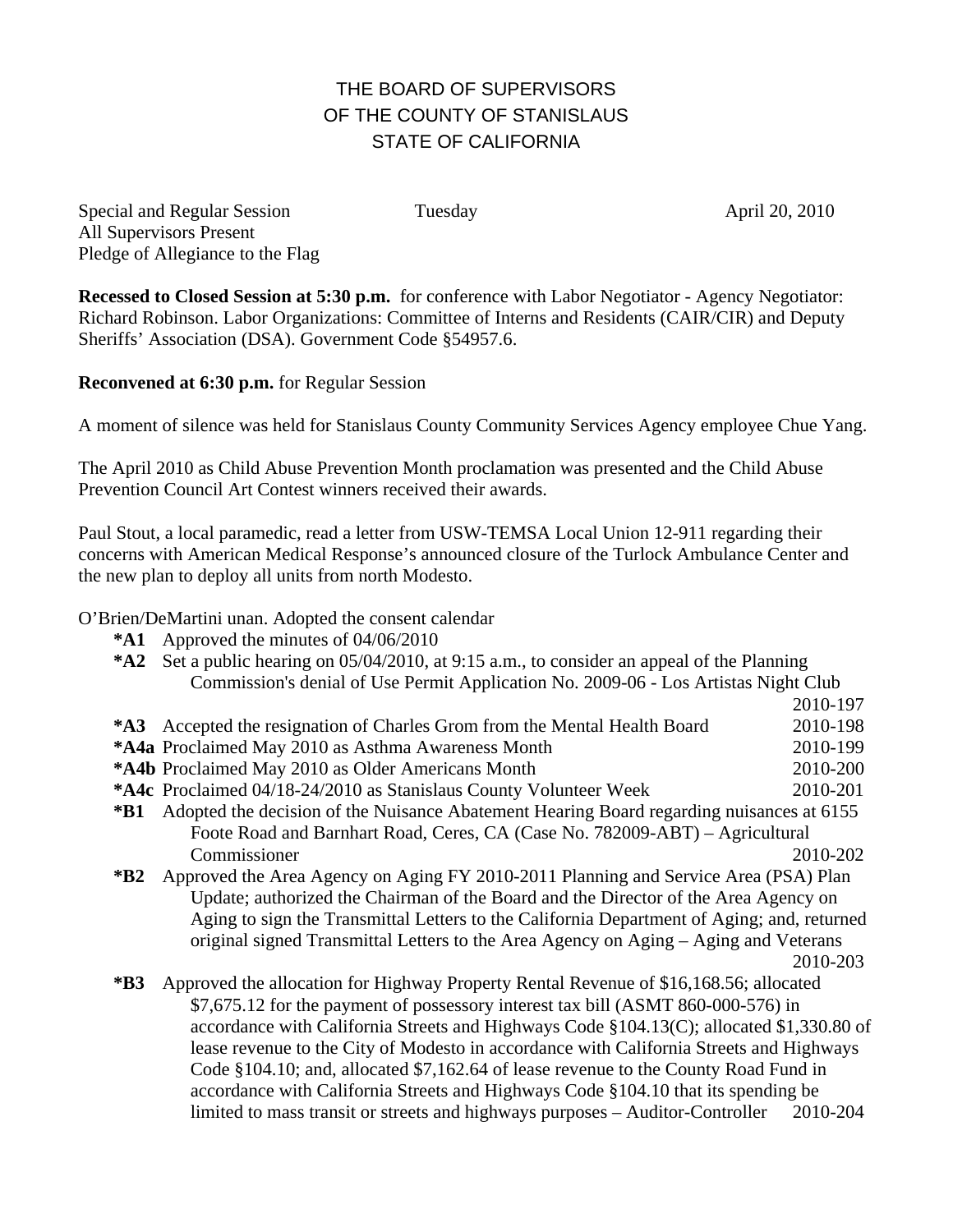- **\*B4** Approved a 60-day non-compensable time extension to Premises System, Inc. for the improvements and upgrades to the electronic security and fire alarm systems at the Juvenile Justice Center – CEO 2010-205
- **\*B5** Authorized the Department of Parks and Recreation to proceed with the non-potable water well project at Wincanton, Segesta, and Murphy Parks located within CSA 10 in Salida; authorized the expenditure of the Salida Planned Development Park fees for the installation of four non-potable wells as part of the alternate water supply component and water conservation efforts for CSA 10; and, directed the Auditor-Controller to establish funds called CSA-10 - Salida Park Wells at Wincanton, Segesta and Murphy Parks at an amount not to exceed \$195,000, which includes a 15% or \$25,500 project contingency and make the necessary budget adjustments per the financial transaction sheet – Parks and Recreation 2010-206
- **\*B6** Approved request from the Christian Service Brigade and Calvary Baptist Church to have exclusive use of the Kiwanis Camp for their Father/Son Overnight Camp-Out beginning 10:00 a.m. 04/23/2010, and ending 6:00 p.m. 04/25/2010; directed the Christian Service Brigade at Calvary Baptist Church to adhere to the requirements set forth by the Department of Parks and Recreation; and, approved the waiver of fees for exclusive use and reservation for this event – Parks and Recreation 2010-207
- **\*B7** Approved the Stanislaus County Deferred Compensation Committee Charter and Investment Policy Statement; and, authorized the Deferred Compensation Committee to update the Charter and the Investment Policy Statement as necessary – Risk Management 2010-208
- **\*B8** Authorized the Project Manager to issue Purchase Orders as a result of the RFP process for Veterinary Services Equipment for the exclusive use of the County Veterinarian treating animals in the new Shelter for veterinarian equipment with Shor-Line for the amount not to exceed \$13,159, and Suburban Surgical for veterinarian equipment for the amount not to exceed \$14,483, which is within the approved project budget; and, authorized the Project Manager to issue a RFP for x-ray equipment, to open and evaluate proposals, and to award to the respondent that best meets the needs of the County, within the approved project budget – CEO 2010-209
- **\*B9** Authorized the Sheriff to retire one canine from the Sheriff's Department Narcotics Canine Unit and to enter into a Canine Retirement Contract with the canine's current handler – Sheriff 2010-210
- **\*B10** Authorized the Sheriff-Coroner to sign and submit an application to the State of California, Department of Boating and Waterways (DBW), Boating Safety and Equipment Grant, for funding in the amount of \$80,000 for FY 2010-2011, for the Stanislaus County Sheriff's Department Marine Program; authorized the Sheriff-Coroner and Auditor-Controller to accept the funding if awarded; and, approved the resolution for the acceptance of the funding and identification of the signing authority for the grant – Sheriff 2010-211
- **\*B11** Adopted a resolution authorizing the Sheriff to submit a grant application to the California State Parks, Off-Highway Motor Vehicle Recreation Division OHV grant program for increased law enforcement services at Frank Raines Regional Park and La Grange Park in Stanislaus County to enhance emergency response and safety for the County's Off-Highway Vehicle Parks – Sheriff 2010-212
- **\*C1** Considered and adopted a Resolution of Necessity to acquire Real Property or Interest in Real Property by Eminent Domain for the State Route 219 widening project, parcel owner M & B Bruno Family, L.P., a California Limited Partnership, for APN: 046-006-004, and made the findings contained therein – PW 2010-213
- **\*C2** Approved the conditional award of the contract in the amount of \$55,524 to George Reed, Inc., of Modesto, California for the construction of the M&ET Railroad Crossing at Mariposa Road Improvement Project, Federal Aid Project STPLR-7500 (078) and Federal Service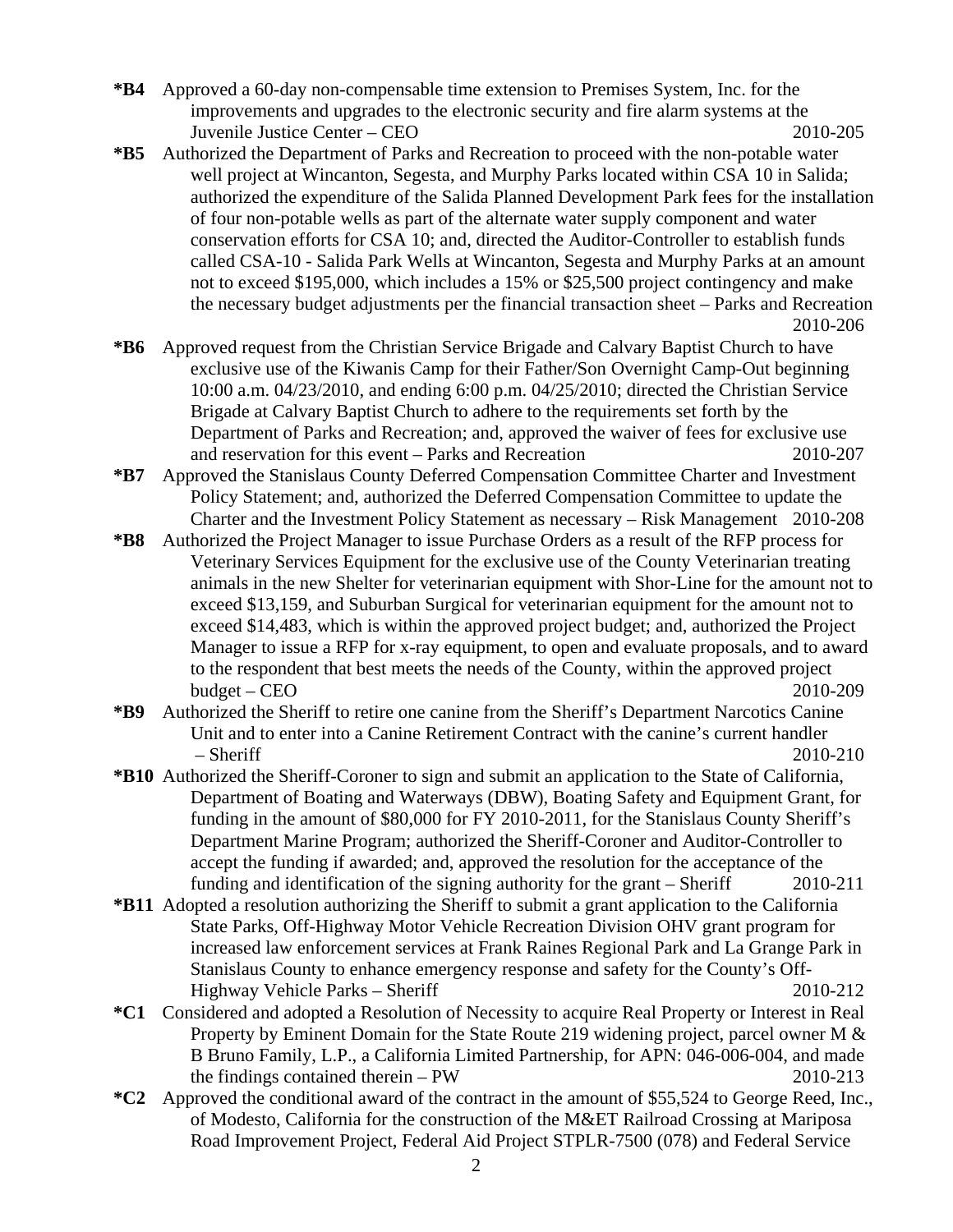Contract No: 75LX078, subject to receipt of appropriate insurance and bonds; authorized the Director of Public Works to execute a contract with George Reed, Inc., for \$55,524 and to sign necessary documents; directed the Auditor-Controller to make the necessary budget adjustments per the financial transaction sheet; authorized the Director of Public Works to execute change orders in accordance with Public Contract Code, §20142; upon project completion, authorized the Director of Public Works to accept the completed improvements and perform all necessary closeout activities; and, authorized the Construction Manager to issue a Notice to Proceed contingent upon receipt of proper insurance and bonds – PW  $2010-214$ 

O'Brien/Chiesa unan. **6:35 pm** Conducted the public hearing to consider Planning Commission's recommendation for approval of General Plan Amendment #2009-04, Housing Element; adopted the Negative Declaration pursuant to CEQA Guidelines §15074(b), by finding that on the basis of the whole record, including the Initial Study and any comments received, that there is no substantial evidence the project will have a significant effect on the environment and that the Negative Declaration reflects Stanislaus County's independent judgment and analysis; ordered the filing of a Notice of Determination with the Stanislaus County Clerk-Recorder's Office pursuant to Public Resources Code §21152 and CEQA Guidelines §15075; finds that: (A)The General Plan Amendment will maintain a logical land use pattern without detriment to existing and planned land uses, (B) the County and other affected government agencies will be able to maintain levels of service consistent with the ability of the government agencies to provide a reasonable level of service, and (C) the project is consistent with the overall Goals and Policies of the Stanislaus County General Plan; directed staff to make the modifications to pages V-17 and VI-14 as requested by the California Department of Housing and Community Development (HCD) and add the 2002 Housing Conditions Survey to the General Plan Support Documentation; and, approved GPA #2009-04 Housing Element Update, inclusive of the modifications – Planning 2010-215

Chiesa/Monteith unan. **6:40 pm** Conducted the public hearing to consider Planning Commission's recommendation for approval of General Plan Amendment No. 2009-01 and Rezone Application No. 2009-02, Derrel's Mini Storage, a request to amend the General Plan designation of a 7.37 acre parcel from Agriculture to Planned Development and rezone from A-2-40 (General Agriculture) to PD (Planned Development) on property located at 5019 Tunson Road, in the Modesto area; adopted the Negative Declaration pursuant to California Code of Regulations §15074(b), by finding that on the basis of the whole record, including the Initial Study and any comments received, that there is no substantial evidence the project will have a significant effect on the environment and that the Negative Declaration reflects Stanislaus County's independent judgment and analysis; ordered the filing of a Notice of Determination with the Stanislaus County Clerk-Recorder's Office pursuant to Public Resources Code §21152 and CEQA Guidelines §15075; in relation to the request for a General Plan Amendment and Rezone, finds that: (A) the General Plan Amendment will maintain a logical land use pattern without detriment to existing and planned land uses, (B) the County and other affected governmental agencies will be able to maintain levels of service consistent with the ability of the governmental agencies to provide a reasonable level of service, and (C) the amendment is consistent with the General Plan goals and policies; finds that the project will increase activities in and around the project area, and increase demands for roads and services, thereby requiring dedication and improvements; finds that the proposed alternative buffer is found to provide equal or greater protection to surrounding agricultural uses; finds that the proposed Planned Development zoning is consistent with the Planned Development General Plan designation, approved General Plan Amendment Application No. 2009-01 and Rezone Application No. 2009-02, Derrel's Mini Storage, subject to the Development Standards/Conditions of Approval and Development Schedule; and, introduced and waived the reading and adopted Ordinance C.S. 1085 for the approved Rezone Application #2009-02 – Planning ORD-55-M-1 2010-216 & 2010-217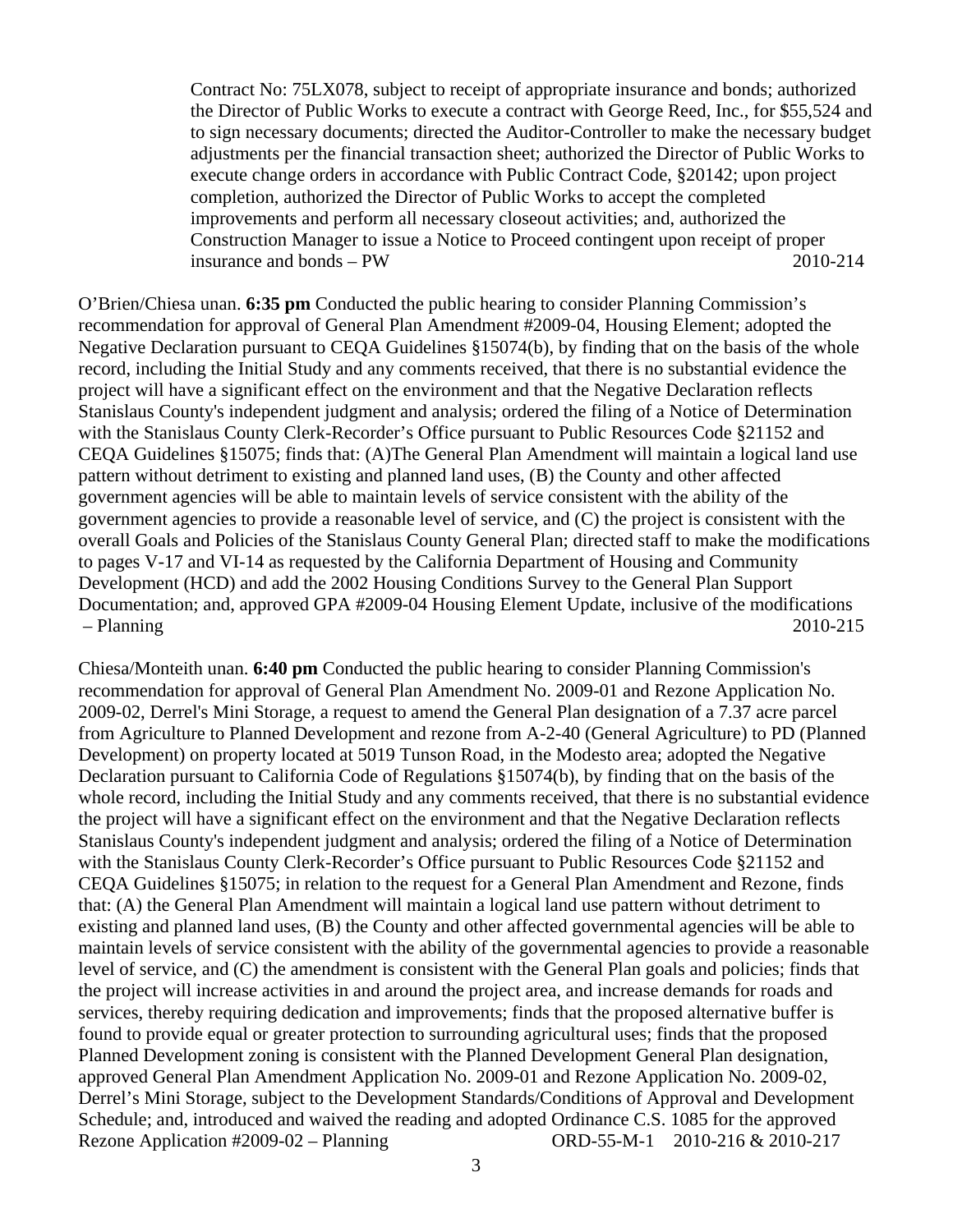Chiesa/O'Brien unan. **6:45 pm** Conducted the public hearing to consider Planning Commission's recommendation for approval of Rezone Application No. 2009-04, Bronco Wine Co., a request to rezone a parcel from A-2-40 (General Agriculture) to PD (Planned Development) on property located at 800 E. Keyes Road, at the southeast corner of E. Keyes and Bystrum Roads, in the Ceres area; adopted the Mitigated Negative Declaration pursuant to CEQA Guidelines §15074(b), by finding that on the basis of the whole record, including the Initial Study and any comments received, that there is no substantial evidence the project will have a significant effect on the environment and that the Negative Declaration reflects Stanislaus County's independent judgment and analysis; ordered the filing of a Notice of Determination with the Stanislaus County Clerk-Recorder's Office pursuant to Public Resources Code §21152 and CEQA Guidelines §15075; finds that the project is consistent with the overall goals and policies of the County General Plan; finds that the proposed PD zoning is consistent with the Planned Development General Plan designation; finds that the alternative to the Agricultural Buffer Standards applied to this project provides equal or greater protection than the existing buffer standards; finds that the project will increase activities in and around the project area, and increase demands for roads and services, thereby requiring dedication and improvements; approved Rezone Application No. 2009-04 - Bronco Wine Co., subject to the Development Standards and Development Schedule; and, introduced and waived the reading and adopted Ordinance C.S. 1084 for the approved Rezone Application #2009-04 – Planning ORD-55-L-17 2010-218 2010-219

## **Recessed at 8:01 p.m.**

## **Reconvened at 8:10 p.m.**

Grover/DeMartini (2-3)(O'Brien, Chiesa, Monteith opposed) **6:50 pm** The **motion failed** to deny the appeal of the Planning Commission's Decision of denial for Use Permit Application #2009-10, Catholic Cemetery Dakota Avenue

Monteith/O'Brien (3-2)(Grover and DeMartini opposed) **6:50 pm** Conducted the public hearing to consider an appeal of the Stanislaus County Planning Commission's decision of denial for Use Permit Application #2009-10, Catholic Cemetery Dakota Avenue, a request to develop a cemetery in 4 phases on a 25.33-acre parcel in the A-2-40 (General Agriculture) zoning district located east side of Dakota Avenue, west of Highway 99, north of Beckwith Road, in the northwest Modesto area; adopted the Mitigated Negative Declaration pursuant to CEQA Guidelines §15074(b), by finding that on the basis of the whole record, including the Initial Study and any comments received, that there is no substantial evidence the project will have a significant effect on the environment and that the Mitigated Negative Declaration reflects Stanislaus County's independent judgment and analysis; ordered the filing of a Notice of Determination with the Stanislaus County Clerk-Recorder's Office pursuant to Public Resources Code §21152 and CEQA Guidelines §15075; finds that: (A) The establishment, maintenance, and operation of the proposed use or building applied for is consistent with the General Plan designation of "Agriculture" and will not, under the circumstances of the particular case, be detrimental to the health, safety, and general welfare of persons residing or working in the neighborhood of the use and that it will not be detrimental or injurious to property and improvements in the neighborhood or to the general welfare of the County, (B) the use as proposed will not be substantially detrimental to or in conflict with agricultural use of other property in the vicinity, (C) the parcel on which such use is requested is not located in one of the County's "most productive agricultural areas," as that term is used in the Agricultural Element of the General Plan, or the character of the use that is requested is such that the land may be reasonably returned to agricultural use in the future, (D) that the proposed alternative buffer is found to provide equal or greater protection to surrounding agricultural uses, and (E) that the project will increase activity in and around the project area, and increase demands for roads and services, thereby requiring dedications and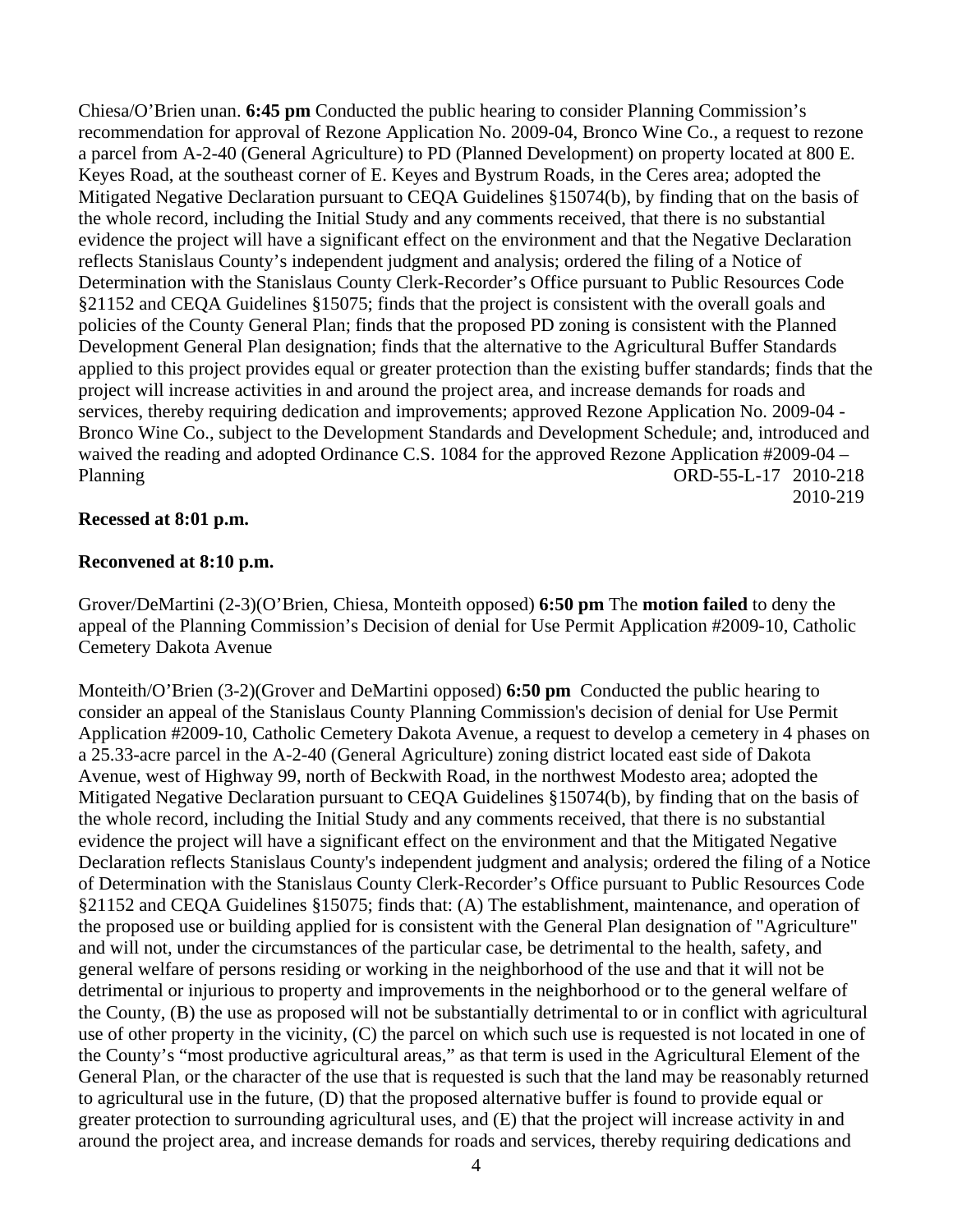improvements; and, approved the appeal of the Planning Commission's decision of denial and thereby approved Use Permit Application #2009-10 – Catholic Cemetery Dakota Avenue, subject to the Conditions of Approval – Planning 2010-220

**Corr 1** Referred to County Counsel, a letter from Western Center on Law and Poverty regarding proposed interim return to pre-September 2009 funding levels for Stanislaus County's Medically Indigent Adults Program (MIA).

**Corr 2** Referred to the Alliance Worknet and the Stanislaus Economic Development and Workforce Alliance, a letter from Stellar Relay regarding their plans to layoff 147 employees effective 06/01/2010, at its Salida facility on 5226 Pirrone Court in Salida, CA per the Worker Adjustment and Retraining Notification (WARN) Act.

**Corr 3** Referred to DER, a letter and a Community Survey from the California Department of Toxic Substances Control regarding an environmental investigation and cleanup of the Proposed Special Education and Alternative Education School located at 513 and 673 Walnut Avenue in Patterson, CA.

**Corr 4** Referred to the Department of Planning and Community Development, a letter from the U.S. Department of Housing and Urban Development regarding the use of Neighborhood Stabilization Program formula funds.

**Corr 5** Referred to the Department of Planning and Community Development, a letter from the City of Newman regarding the Proposed 2010 Amendment to the Redevelopment Plan for the Newman Redevelopment Project.

**Corr 6** Referred to the Department of Planning and Community Development, Department of Public Works, and the Agricultural Commissioner and Sealer of Weights and Measures, two letters from the State Water Resources Control Board, Division of Water Rights, regarding Petition for Temporary Transfer of Water/Water Rights from Garden Highway Mutual Water Company and South Sutter Water District to eight water agencies including Oak Flat Water District in Stanislaus County.

**Corr 7** Referred to DER, a letter and a Community Survey from the California Department of Toxic Substances Control regarding an environmental investigation that will be conducted at current and former dry cleaners in Modesto; and, also included is a Community Survey.

**Corr 8** Acknowledged receipt of claims and referred to the CEO-Risk Management Division the following claims: Ralph B. Keith; Milissa Mondragon; Jose Garcia; Teresa Rogers; Maria Garcia; Debra Harper (2); Charlotte Duran; and, United Site Services.

Supervisor DeMartini reported that yesterday he went with the Fraud Investigation Unit, which is investigating the In-Home Supportive Services program. In the first two months, the Fraud Investigation Unit has saved \$380,000. The County has recovered all of the \$60,000 that it put into this fraud investigation. He stated that fraud in this program is substantial, and that more than 80% of the cases investigated have been found to be fraudulent.

Supervisor Chiesa reported that he, along with Supervisor DeMartini, CEO Robinson, and David Jones, Director of Communication and Legislative Affairs traveled to Washington DC last week to meet with our federal representatives regarding Orestimba Creek Flood Control, radio interoperability, waste-toenergy plant, residency program, law enforcement grants, tertiary waste water treatment, proposed ground water ordinance, Tuolumne River Regional Park, Family Justice Center, and County budget issues.